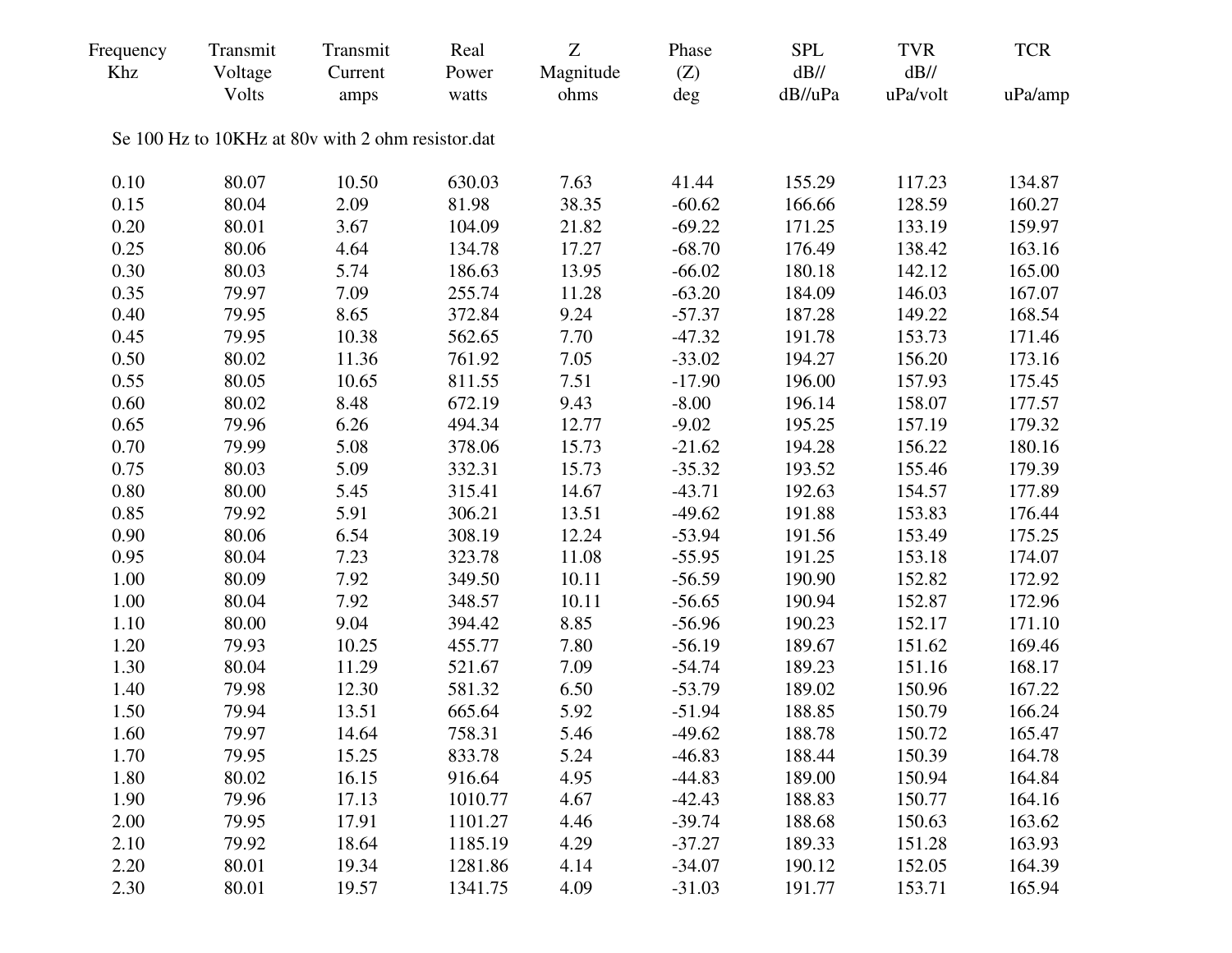| 2.40 | 79.96 | 19.67 | 1377.88 | 4.07 | $-28.81$ | 192.37 | 154.31 | 166.49 |
|------|-------|-------|---------|------|----------|--------|--------|--------|
| 2.50 | 80.00 | 19.64 | 1395.20 | 4.07 | $-27.39$ | 192.98 | 154.92 | 167.12 |
| 2.60 | 80.09 | 19.66 | 1405.85 | 4.07 | $-26.78$ | 193.28 | 155.21 | 167.41 |
| 2.70 | 80.05 | 20.01 | 1427.77 | 4.00 | $-26.95$ | 193.07 | 155.00 | 167.05 |
| 2.80 | 79.97 | 20.83 | 1486.15 | 3.84 | $-26.85$ | 193.16 | 155.11 | 166.79 |
| 2.90 | 79.97 | 21.92 | 1584.75 | 3.65 | $-25.31$ | 191.72 | 153.67 | 164.91 |
| 3.00 | 79.95 | 22.76 | 1669.85 | 3.51 | $-23.42$ | 190.56 | 152.51 | 163.42 |
| 3.10 | 79.93 | 23.47 | 1751.44 | 3.41 | $-20.98$ | 189.16 | 151.10 | 161.75 |
| 3.20 | 79.93 | 24.06 | 1822.85 | 3.32 | $-18.62$ | 189.31 | 151.26 | 161.69 |
| 3.30 | 79.95 | 24.52 | 1882.84 | 3.26 | $-16.15$ | 188.65 | 150.60 | 160.86 |
| 3.40 | 79.93 | 24.91 | 1933.78 | 3.21 | $-13.76$ | 188.60 | 150.55 | 160.67 |
| 3.50 | 79.69 | 25.11 | 1961.84 | 3.17 | $-11.37$ | 188.32 | 150.30 | 160.33 |
| 3.60 | 79.97 | 25.35 | 2002.56 | 3.15 | $-8.89$  | 188.43 | 150.38 | 160.36 |
| 3.70 | 79.96 | 25.54 | 2027.85 | 3.13 | $-6.74$  | 188.74 | 150.68 | 160.60 |
| 3.80 | 80.04 | 25.65 | 2046.77 | 3.12 | $-4.31$  | 188.00 | 149.93 | 159.82 |
| 3.90 | 79.93 | 25.54 | 2040.49 | 3.13 | $-2.00$  | 188.97 | 150.92 | 160.83 |
| 4.00 | 80.05 | 25.43 | 2035.75 | 3.15 | 0.28     | 190.58 | 152.52 | 162.48 |
| 4.10 | 79.97 | 25.25 | 2018.03 | 3.17 | 2.30     | 190.42 | 152.36 | 162.37 |
| 4.20 | 79.94 | 24.77 | 1975.08 | 3.23 | 4.25     | 191.42 | 153.36 | 163.54 |
| 4.30 | 80.00 | 24.28 | 1931.90 | 3.30 | 5.90     | 192.37 | 154.31 | 164.67 |
| 4.40 | 80.00 | 23.72 | 1884.14 | 3.37 | 6.84     | 193.40 | 155.34 | 165.89 |
| 4.50 | 80.01 | 23.16 | 1838.63 | 3.45 | 7.17     | 194.40 | 156.34 | 167.11 |
| 4.60 | 79.95 | 22.93 | 1822.22 | 3.49 | 6.37     | 194.73 | 156.67 | 167.52 |
| 4.70 | 79.92 | 23.22 | 1845.29 | 3.44 | 6.12     | 194.72 | 156.67 | 167.41 |
| 4.80 | 79.95 | 23.89 | 1896.98 | 3.35 | 6.70     | 194.32 | 156.26 | 166.76 |
| 4.90 | 79.97 | 24.38 | 1930.52 | 3.28 | 7.99     | 193.64 | 155.58 | 165.90 |
| 5.00 | 79.97 | 24.73 | 1947.90 | 3.23 | 9.93     | 192.96 | 154.90 | 165.10 |
| 5.10 | 80.00 | 24.92 | 1953.37 | 3.21 | 11.57    | 192.29 | 154.23 | 164.36 |
| 5.20 | 79.95 | 24.92 | 1936.57 | 3.21 | 13.58    | 191.49 | 153.43 | 163.56 |
| 5.30 | 79.95 | 24.83 | 1914.67 | 3.22 | 15.36    | 190.85 | 152.79 | 162.95 |
| 5.40 | 80.00 | 24.74 | 1891.22 | 3.23 | 17.17    | 191.09 | 153.03 | 163.22 |
| 5.50 | 79.95 | 24.55 | 1859.16 | 3.26 | 18.71    | 190.34 | 152.29 | 162.54 |
| 5.60 | 79.96 | 24.35 | 1826.11 | 3.28 | 20.29    | 190.02 | 151.96 | 162.29 |
| 5.70 | 80.04 | 24.16 | 1795.94 | 3.31 | 21.75    | 190.50 | 152.43 | 162.84 |
| 5.80 | 80.02 | 24.06 | 1770.15 | 3.33 | 23.14    | 189.87 | 151.80 | 162.24 |
| 5.90 | 80.02 | 23.78 | 1731.05 | 3.36 | 24.55    | 189.42 | 151.35 | 161.89 |
| 6.00 | 80.04 | 23.50 | 1692.92 | 3.41 | 25.84    | 189.85 | 151.79 | 162.43 |
| 6.10 | 79.98 | 23.10 | 1648.20 | 3.46 | 26.84    | 190.64 | 152.58 | 163.37 |
| 6.20 | 79.95 | 22.78 | 1606.41 | 3.51 | 28.13    | 191.08 | 153.02 | 163.93 |